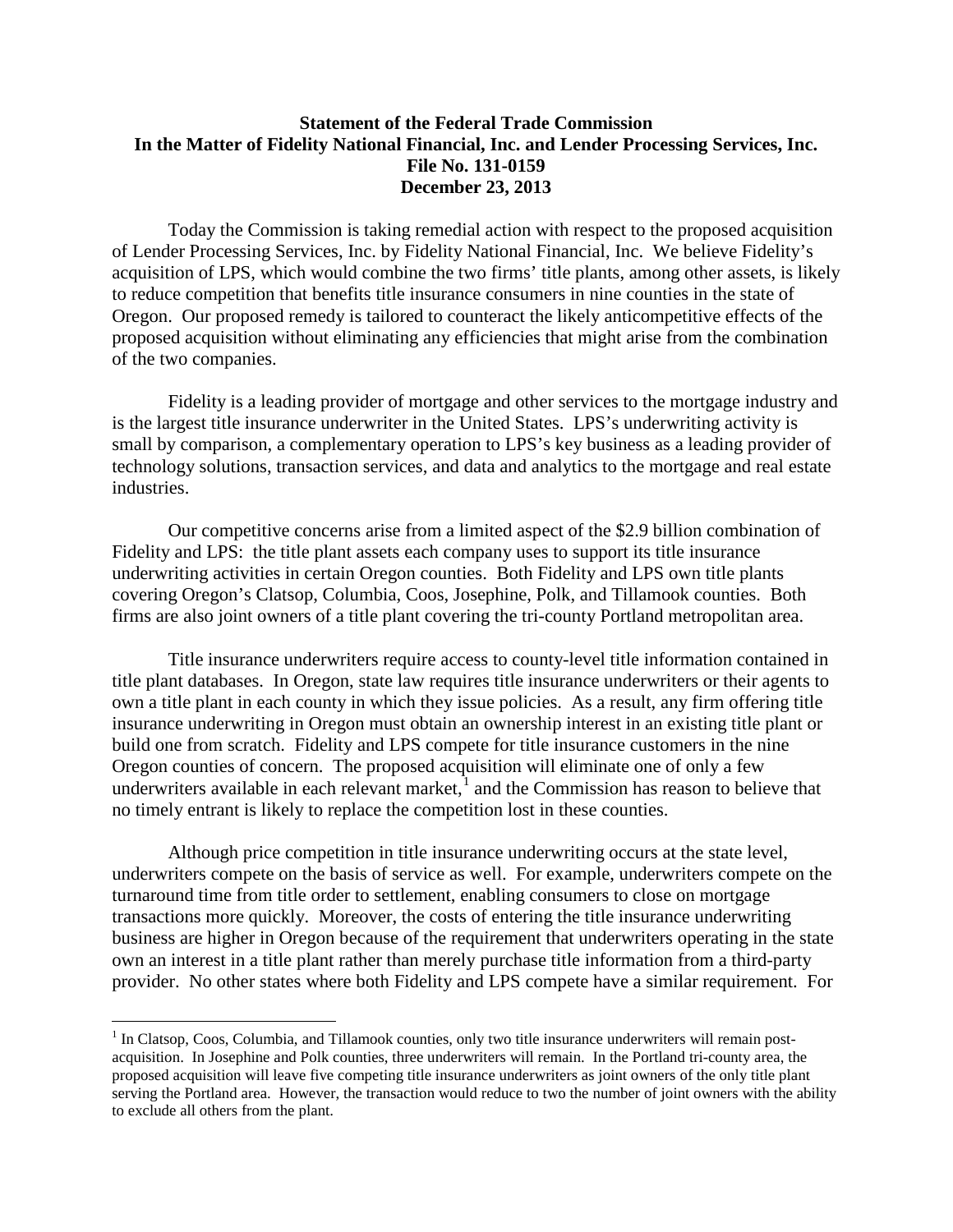these reasons, we have reason to believe that the proposed acquisition is likely to result in a loss of competition and harm title insurance customers. [2](#page-1-0)

We respectfully disagree with Commissioner Wright that our action is based solely on the fact that the merger will decrease the number of underwriters operating in the relevant markets and that it is inconsistent with the 2010 Horizontal Merger Guidelines. Substantial increases in concentration caused by a merger play an important role in our analysis under the Guidelines because highly concentrated markets with two or three large firms are conducive to anticompetitive outcomes. The lens we apply to the evidence in a merger that reduces the number of firms in a market to two or three is, and should be, different than the lens we apply to a merger that reduces the number of firms to six or seven. In the former case, as in the merger here, a presumption of competitive harm is justified, under both the express language of the Guidelines and well-established case law.<sup>[3](#page-1-1)</sup>

However, we did not end our analysis there. We also considered whether other market factors, such as the possibility of entry, might alleviate our competitive concerns. In most of the markets we considered, even where the merger would reduce the number of title plant operators from three to two, we concluded that the transaction was unlikely to lessen competition because the evidence demonstrated that alternative sources of title information beyond proprietary title plants existed. That is not the case in Oregon. We are also not persuaded that price regulation in Oregon is sufficient to address our concerns about potential competitive harm. The evidence showed that competition between underwriters occurs on nonprice dimensions, supporting our view that the transaction was likely to harm competition in the identified nine counties.

Consistent with the approach the Commission has taken in previous merger enforcement actions involving title plants,<sup>[4](#page-1-2)</sup> the proposed consent order addresses these competitive concerns by requiring divestiture of a copy of LPS's title plants in each of the affected counties and an ownership interest equivalent to that of LPS in the tri-county Portland-area joint plant. With the divested assets, the acquirer or acquirers will have the title plant ownership interest necessary to

[http://www.ftc.gov/sites/default/files/documents/cases/1998/05/ftc.gov-9710115.cmp\\_.htm.](http://www.ftc.gov/sites/default/files/documents/cases/1998/05/ftc.gov-9710115.cmp_.htm)

<span id="page-1-0"></span> $2$  We note that, in deciding whether to issue a complaint, the relevant standard for the Commission is whether we have "reason to believe" a merger violates Section 7 of the Clayton Act, not whether a violation has in fact been established. 15 U.S.C. § 45(b).<br><sup>3</sup> 2010 HORIZONTAL MERGER GUIDELINES § 2.1.3 ("Mergers that cause a significant increase in concentration and

<span id="page-1-1"></span>result in highly concentrated markets are presumed to be likely to enhance market power, but this presumption can be rebutted by persuasive evidence showing that the merger is unlikely to enhance market power."); *see also Chicago Bridge & Iron Co. v. FTC*, 534 F.3d 410, 423 (5th Cir. 2008) ("Typically, the Government establishes a *prima facie* case by showing that the transaction in question will significantly increase market concentration, thereby creating a presumption that the transaction is likely to substantially lessen competition."); *FTC v. H.J. Heinz Co.*, 246 F.3d 708, 716 (D.C. Cir. 2001) (merger to duopoly creates a rebuttable presumption of anticompetitive harm through direct or tacit coordination). 4 *See, e.g.*, Complaint, *Fidelity Nat'l Fin., Inc.*, FTC Dkt. No. C-4300 (Sept. 16, 2010), *available at*

<span id="page-1-2"></span>[http://www.ftc.gov/sites/default/files/documents/cases/2010/09/100916fidelitycmpt.pdf;](http://www.ftc.gov/sites/default/files/documents/cases/2010/09/100916fidelitycmpt.pdf) Complaint, *Fidelity Nat'l Fin., Inc.*, FTC Dkt. No. C-3929 (Feb. 25, 2000), *available at*

[http://www.ftc.gov/sites/default/files/documents/cases/2000/02/fidelitycmp.pdf;](http://www.ftc.gov/sites/default/files/documents/cases/2000/02/fidelitycmp.pdf) Complaint, *Commonwealth Land Title Ins. Co.*, FTC Dkt. No. C-3835 (Nov. 12, 1998), *available at*

[http://www.ftc.gov/sites/default/files/documents/cases/1998/11/ftc.gov-9810127cmp.htm;](http://www.ftc.gov/sites/default/files/documents/cases/1998/11/ftc.gov-9810127cmp.htm) Complaint, *LandAmerica Fin. Grp., Inc.*, FTC Dkt. No. C-3808 (May 27, 1998), *available at*